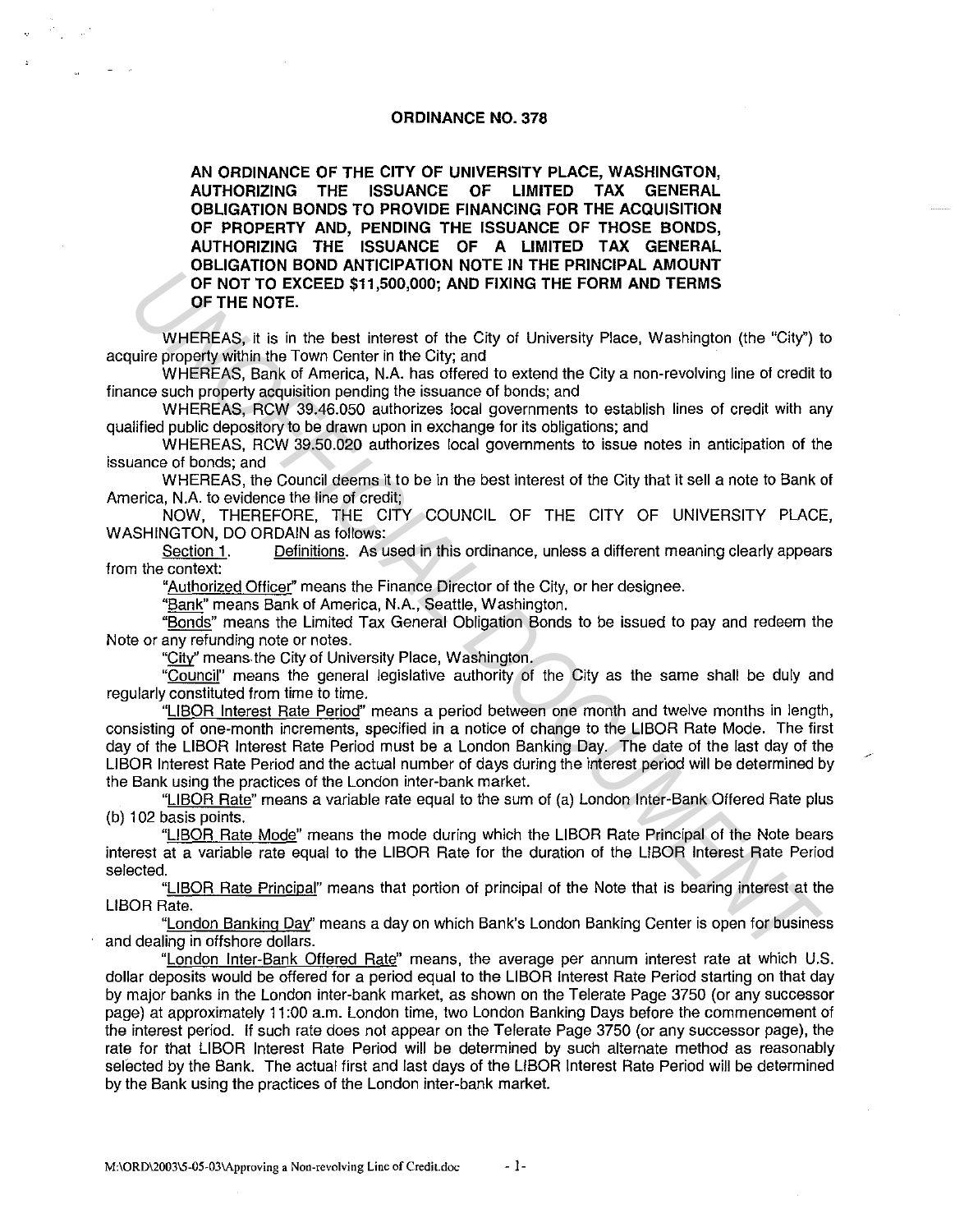"Note" means the not to exceed \$11,500,000 Limited Tax General Obligation Bond Anticipation Note, 2003 (Taxable), of the City issued pursuant to this ordinance.

"Note Account" means the Limited Tax General Obligation Bond Anticipation Note Account, 2003, established pursuant to Section 5.

"Note Registrar" means the Finance Director.

"Outstanding Principal Balance" of the Note means on any particular day the aggregate of all funds that the City has drawn from the Bank under the Note to that day, less the aggregate of all principal payments on the Note made by the City on or before that day.

"Prime Rate" means the interest rate designated and published by the Bank as its prime rate, as such prime rate may change. Any change in the Prime Rate shall take effect at the opening of business on the day specified in the public announcement of a change in the Prime Rate.

"Prime Rate Mode" means the mode during which the Prime Rate Principal of the Note bears interest at a variable rate equal to the Prime Rate.

"Prime Rate Principal" means that portion of principal of the Note that is bearing interest at a variable rate equal to the sum of (a) the Prime Rate, less (b} 170 basis points.

"Proposal" means the commitment letter dated April 28, 2003, submitted by the Bank to purchase the Note and attached as Exhibit A.

"Request for Draw" means an oral or written request by an Authorized Officer for a draw from the non-revolving line of credit authorized to be established by this ordinance, all as more fully described in Section 3.

Section 2. Authorization of the Bonds. For the purpose of providing funds necessary to repay the Note, the Council shall issue Bonds in such amount and form and with such terms, as shall be determined by ordinance of the Council. The proceeds of the Bonds shall be paid into the Note Account and applied, together with other available funds, in amounts sufficient to repay the Note.<br>Section 3. Authorization and Description of Note. For the purpose of prov

Authorization and Description of Note. For the purpose of providing all or part of the money required to finance the acquisition of property within the Town Center in the City, and pay interest on and costs of issuing the Note pending the issuance of the Bonds, the City shall issue its Limited Tax General Obligation Bond Anticipation Note, 2003 (Taxable), in the maximum principal amount of not to exceed \$11,500,000. The Note shall be designated the "Limited Tax General Obligation Bond Anticipation Note, 2003 (Taxable); shall be issued in fully registered form; and shall be numbered R-1, shall be dated as of its date of delivery to the Bank, and shall mature on June 1, 2006.

The City may make incremental draws upon the Note in any amount, pursuant to a Request for Draw, on any business day during the term of the Note to carry out the purposes of the Note, subject to the limitations that the Outstanding Principal Balance of the Note may not exceed \$11,500,000 and amounts drawn on the Note bearing interest at the LIBOR Rate shall be in increments of not less than \$100,000.

Amounts drawn on the Note shall bear interest as set forth in the Bank's Proposal\_attached as Exhibit A, which is hereby incorporated by this reference. Pursuant to the Bank's Proposal, amounts drawn on the Note shall bear interest in one of two variable rate modes: the LIBOR Rate Mode or the Prime Rate Mode.

Amounts drawn on the Note pursuant to a Request for Draw shall be in the Prime Rate Mode unless the LIBOR Rate Mode is elected for all or a portion of the such draw. The City may convert LIBOR Rate Principal to Prime Rate Principal, or Prime Rate Principal to LIBOR Rate Principal in accordance with this paragraph. The City hereby delegates to the Finance Director, or her designee, authority to convert all or a portion of the principal of the Note from one mode to the other as follows. In order to request a Loan Draw in or a conversion to the LIBOR Rate Mode (or to specify a new LIBOR Interest Rate Period for LIBOR Rate Principal), the Finance Director, or her designee, shall give notice (by telephone or facsimile) of a Request for Draw, mode change or extension to the Bank no later than 12:00 noon, Pacific time, on a London Banking Day that is at least three London Banking Days before the new LIBOR Interest Rate Period is to begin. A LIBOR Rate Mode may only be elected if all LIBOR Rate Principal equals \$100,000 or more. In the event of a Request for Draw in the Prime Rate Mode, the Finance Director shall give notice (by telephone or facsimile) of the draw to the Bank by 1 :00 p.m., Pacific time, on the day on which the draw is to be made. The notice of a draw in, or a conversion to, or extension of a LIBOR Rate Mode shall specify the selected LIBOR Interest Rate Period. LIBOR Rate Principal shall automatically be converted to the Prime Rate Mode after the expiration of the LIBOR Rate Period if no new LIBOR Rate Mode is specified in accordance with this paragraph. LIBOR Rate Principal may only be converted to the priminerials may change in the Prime Rate shall take effect at the opening of business<br>
In prime Rate Models" means that production the Prime Rate Schools" means that the prime Rate Trincip Rate Trincip Rate Trincip Rate T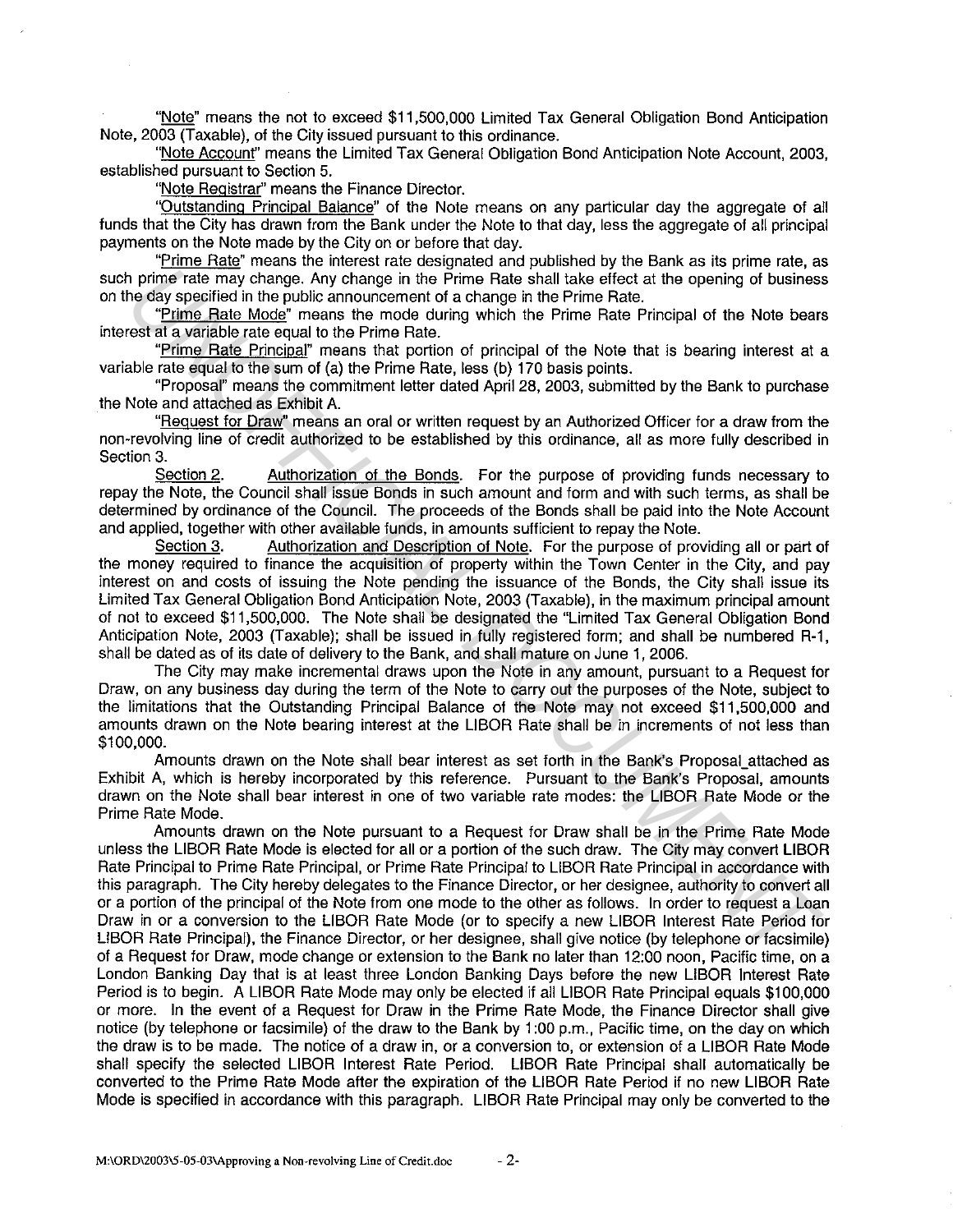Prime Rate Mode, or repaid, on a day other than the last day of its LIBOR Interest Rate Period upon payment of a prepayment fee calculated as set forth in the Bank's Proposal.

Interest on outstanding principal of the Note shall accrue from the date such principal is drawn under the Note until paid. Interest on LIBOR Rate Principal shall be calculated on the basis of a 360-day year and the actual number of days elapsed. Interest on Prime Rate Principal shall be calculated on the basis of a 365-day year and the actual number of days elapsed. Interest shall be payable quarterly, on each March 1, June 1, September 1 and December 1, beginning June 1, 2003, and at maturity or upon prepayment. All principal on the Note shall be paid at maturity or upon prepayment. If the average unused balance of the Note that is available to be drawn by the City is more than \$5,750,000, the Note shall be subject to a tee of five basis points, payable quarterly in arrears on each March 1, June 1, September 1 and December 1, beginning June 1, 2003.

Principal of and interest on the Note shall be payable as described in Section 5 below. It the Note is not redeemed when properly presented at its maturity or call date, the City shall be obligated to pay interest on the Note at the rate specified above from and after the maturity or call date until the Note, both principal and interest, is paid in full or until sufficient money tor that payment in full is on deposit in the Note Fund.

Section 4. Designation of Officers to Make Request for Draws. The City Council has determined it to be in the best interest of the City that the Finance Director, or her designee, is authorized to make Request tor Draws against the Note in the amounts, in the modes and at the times as she or he may determine, those draws to be made in accordance with the terms and provisions set forth herein. Request for Draws may be made by telephone or facsimile of the City to the Bank and a transfer of funds shall be made immediately by the Bank to the City's account as determined by the Finance Director or her designee.

Section 5. Note Redemption Account and Security tor the Note. A special account of the City to be known as the "City of University Place Limited Tax General Obligation Bond Anticipation Note Account, 2003" (the "Note Account") in the Debt Service Fund is hereby authorized to be created by the Finance Director. The Note Account shall be a trust account and shall be drawn upon tor the sole purpose of paying the principal of and interest on the Note. Money on deposit in the Note Account not immediately needed to pay such interest or principal may temporarily be deposited in such institutions or invested in such obligations that are legal investments tor City funds. Any interest or profit from the investment of such money shall be deposited in the Note Account. Any money remaining in the Note Account after payment in full of the principal of and interest on the Note may be transferred to the general fund of the City, and the Note Account shall be closed. *UI* be a tublect to a free of the basis points, payable quarterly in arreas on each Machi 1, June a subject to a free of the basis points, payable quarterly in arreas on each Machi 1, June 2020<br>Momber 1 and December 1, be

The City covenants that on or before the maturity date of the Note it will issue the Bonds, refunding bond anticipation notes, or a combination of the foregoing in an amount sufficient to pay the Note when due.

The Note is a general obligation of the City. The City hereby irrevocably covenants that it will levy taxes annually upon all the taxable property in the City without limitation as to rate or amount and in amounts sufficient, with other money legally available therefor, to pay the principal of and interest on the Note as the same shall become due. The full faith, credit and resources of the City are hereby irrevocably pledged tor the annual levy and collection of such taxes and the prompt payment of such principal and interest. The pledge of tax levies may be discharged prior to maturity of the Note by making full provision for the payment thereof.

Section 6. Application of Note Proceeds. Proceeds received from Loan Draws on the Note shall be deposited in the Note Proceeds Account in the Debt Service Fund and be used to acquire the property pursuant to Section 3 and pay costs of issuing the Note. Money in such account shall be invested in legal investments tor City funds. Upon completion of such acquisition or a decision not to complete any portion of the property acquisition, any remaining money in the fund shall be transferred to the Note Account or used for other capital purposes.

Section 7. Lost, Stolen or Destroyed Note. In case the Note shall be lost, stolen or destroyed, the Note Registrar may execute and deliver a new Note of like date and tenor to the owner upon the owner paying the expenses and charges of the City and upon filing with the Note Registrar evidence satisfactory to the Note Registrar that such Note was actually lost, stolen or destroyed and of its ownership thereof, and upon furnishing the City with indemnity satisfactory to the City.

Section 8. Prepayment. The City may prepay the Note in whole or in part at any time by paying the principal amount thereof to be prepaid together with accrued interest to the date of prepayment.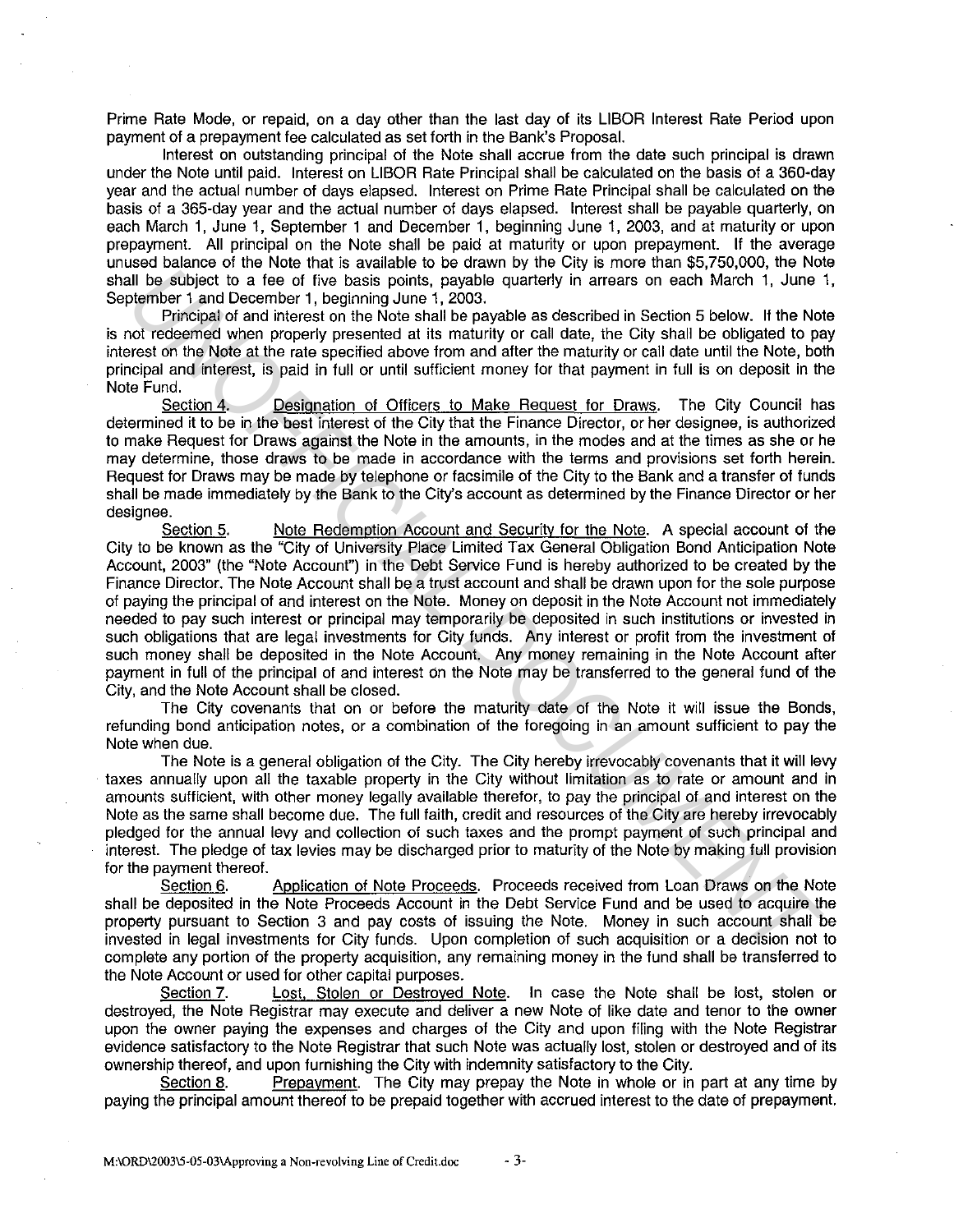No prepayment penalty shall apply to Prime Rate Principal. Any LIBOR Rate Principal that is prepaid prior to the last day of its LIBOR Rate Interest Period shall be subject to a prepayment fee calculated as set forth in Exhibit D of the Bank's Proposal. If the Note is prepaid in full, interest shall cease to accrue on the date such prepayment occurs.<br>Section 9. Note i

Note Registrar. The Note Registrar shall keep, or cause to be kept, at the office of the Finance Director, sufficient records for the registration and transfer of the Note. The Note Registrar is authorized, on behalf of the City, to authenticate and deliver the Note in accordance with the provisions of the Note and this ordinance, to serve as the City's paying agent for the Note and to carry out all of the Note Registrar's powers and duties under this ordinance.

Section 10. Form and Execution of Note. The Note shall be in substantially the following form:

UNITED STATES OF AMERICA

 $NO.$   $$$ 

## STATE OF WASHINGTON

### CITY OF UNIVERSITY PLACE, WASHINGTON LIMITED TAX GENERAL OBLIGATION BOND ANTICIPATION NOTE, 2003(TAXABLE)

REGISTERED OWNER: Bank of America, N.A.

MATURITY DATE: June 1, 2006

The City of University Place, Washington (the "City"), a municipal corporation organized and existing under the laws of the State of Washington, hereby acknowledges itself to owe and for value received promises to pay, but solely from the Note Fund hereinafter identified, to the Registered Owner identified above on June 1, 2006, the principal sum of amounts drawn on the Note pursuant to a Request for Draw (not to exceed \$11,500,000 outstanding at any one time), from the date hereof. Each amount drawn pursuant to a Request for Draw under this Note shall bear interest either in the LIBOR Rate Mode or in the Prime Rate Mode, as set forth in Ordinance No. 378 of the City, passed on May 5, 2003 (the "Note Ordinance"). Interest on this Note shall accrue from the date money is drawn, pursuant to a Request for Draw, until paid and shall be computed on the Outstanding Principal Balance on the basis of a 360-day year and the actual days elapsed, in the case of the LIBOR Rate Mode, and a 365-day year and the actual days elapsed, in the case of the Prime Rate Mode. Interest shall be payable quarterly, beginning June 1, 2003 and at maturity or upon early prepayment. Principal on this Note shall be paid on the Maturity Date identified above. Upon payment of this Note in full, the Registered Owner shall surrender this Note at the office of the City Finance Director for cancellation. Both principal of and interest on this Note are payable in lawful money of the United States of America. **Example 12**<br> **UNITED STATES OF AMERICA**<br> **UNITED STATES OF AMERICA CONDUCT THE RELEASE CONDUCT THE STATES OF AMERICA POSTABLE THE DETAINER OF A SERVER AND CONDUCT THE OF WASHINGTON<br>
YOT UNIVERSITY PLACE, WASHINGTON<br>
YOT U** 

The City may prepay this Note in whole or in part at any time by paying the principal amount thereof to be prepaid together with accrued interest to the date of prepayment. A prepayment lee may apply, as set forth in the Note Ordinance. Interest shall cease to accrue on the date this Note is prepaid in full. If the average unused balance of this Note that is available to be drawn by the City is more than \$5,750,000, the Note shall be subject to a fee of five basis points, payable quarterly in arrears on each March 1, June 1, September 1 and December 1, beginning June 1, 2003.

This Note shall not be valid or become obligatory for any purpose or be entitled to any security or benefit under the Note Ordinance until the Registration Certificate hereon shall have been manually signed by the Note Registrar. Reference is made to the Note Ordinance for definitions of capitalized terms.

This Note is issued pursuant to the Note Ordinance for the purpose of financing the acquisition of property in anticipation of the issuance of bonds, all in conformity with the Constitution and laws of the State of Washington.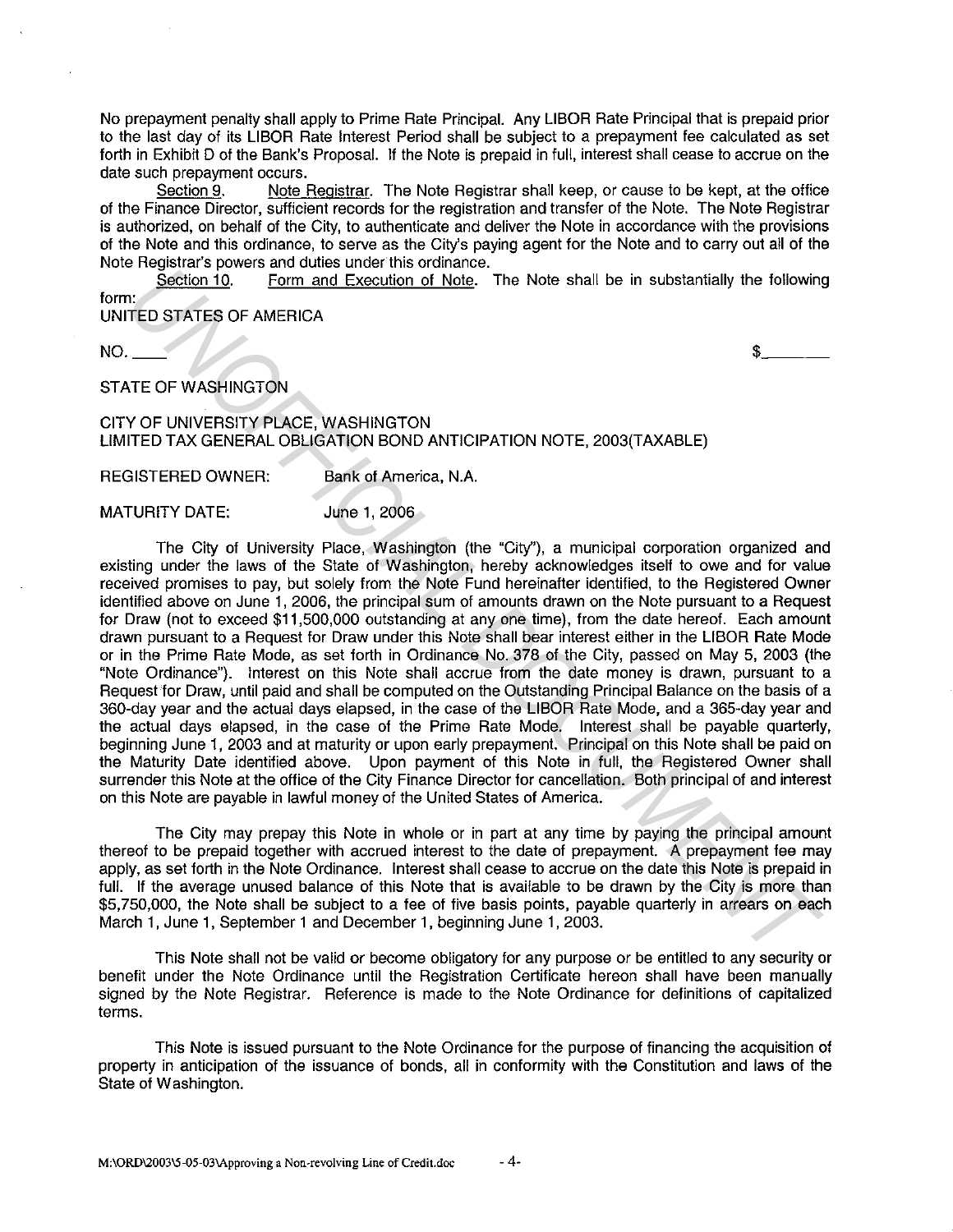The City has irrevocably covenanted that it will deposit in the Limited Tax General Obligation Bond Anticipation Note Account, 2003 of the City authorized to be maintained by the Note Ordinance, taxes levied, bond proceeds or refunding note proceeds, in amounts which, together with other moneys of the City legally available therefor, will be sufficient to pay the principal of and interest on this Note as the same shall become due.

It is hereby certified and declared that this Note is issued pursuant to and in strict compliance with the Constitution and laws of the State of Washington and ordinances of the City and that all acts, conditions and things required to be done precedent to and in the issuance of this Note have happened, been done and performed.

IN WITNESS WHEREOF, the City of University Place, Washington, has caused this Note to be executed by the manual or facsimile signature of the Mayor and attested by the manual or facsimile signature of the Clerk, and the seal of the City to be imprinted or impressed hereon as of the 5<sup>th</sup> day of May, 2003.

|    | CITY OF UNIVERSITY PLACE, WASHINGTON |  |
|----|--------------------------------------|--|
|    |                                      |  |
| Bv |                                      |  |

ATTEST:

### REGISTRATION CERTIFICATE

This Note is registered in the name of the Registered Owner on the books of the City, in the office of the City Finance Director (the "Note Registrar"), as to both principal and interest, as noted in the registration blank below. All payments of principal of and interest on this Note shall be made by the City with full acquittance by the Note Registrar's wire transfer, made payable to the last Registered Owner as shown hereon and on the registration books of the Note Registrar at his/her address noted hereon and on the registration books of the Note Registrar. IN WITHIESS WHEREOF, the Gity of University Place, Washington, has caused this Note to be<br>
united by the manual or faces in the Separature of the Mayor and attented by the manual or faces<br>
in the Gity, and the seal of th

| Date of      | Name and Address of                                                      | Signature of                   |
|--------------|--------------------------------------------------------------------------|--------------------------------|
| Registration | <b>Registered Owner</b>                                                  | Registrar                      |
| 2003         | Bank of America, N.A.<br>800 Fifth Avenue, Floor 34<br>Seattle, WA 98104 | Dawn Schauer, Finance Director |

Section 11. Execution. The Note shall be executed on behalf of the City with the manual or facsimile signature of its Mayor, shall be attested by the facsimile or manual signature of the City Clerk and shall have the seal of the City impressed or imprinted thereon.

If any officer whose signature appears on the Note ceases to be an officer of the City authorized to sign bonds before the Note bearing his or her signature is authenticated or delivered by the Note Registrar or issued by the City, the Note nevertheless may be authenticated, delivered and issued and, when authenticated, issued and delivered, shall be as binding on the City as though that person had continued to be an officer of the City authorized to sign bonds. Any Note also may be signed on behalf of the City by any person who, on the actual date of signing of the Note, is an officer of the City authorized to sign bonds, although he or she did not hold the required office on the date of issuance of the Note.

Section 12. Sale of Note. The Council hereby authorizes the sale of the Note to the Bank pursuant to the terms of the Bank's Proposal attached hereto and authorizes the Finance Director to accept a binding offer from the Bank consistent with the Terms of the Proposal. Upon delivery of the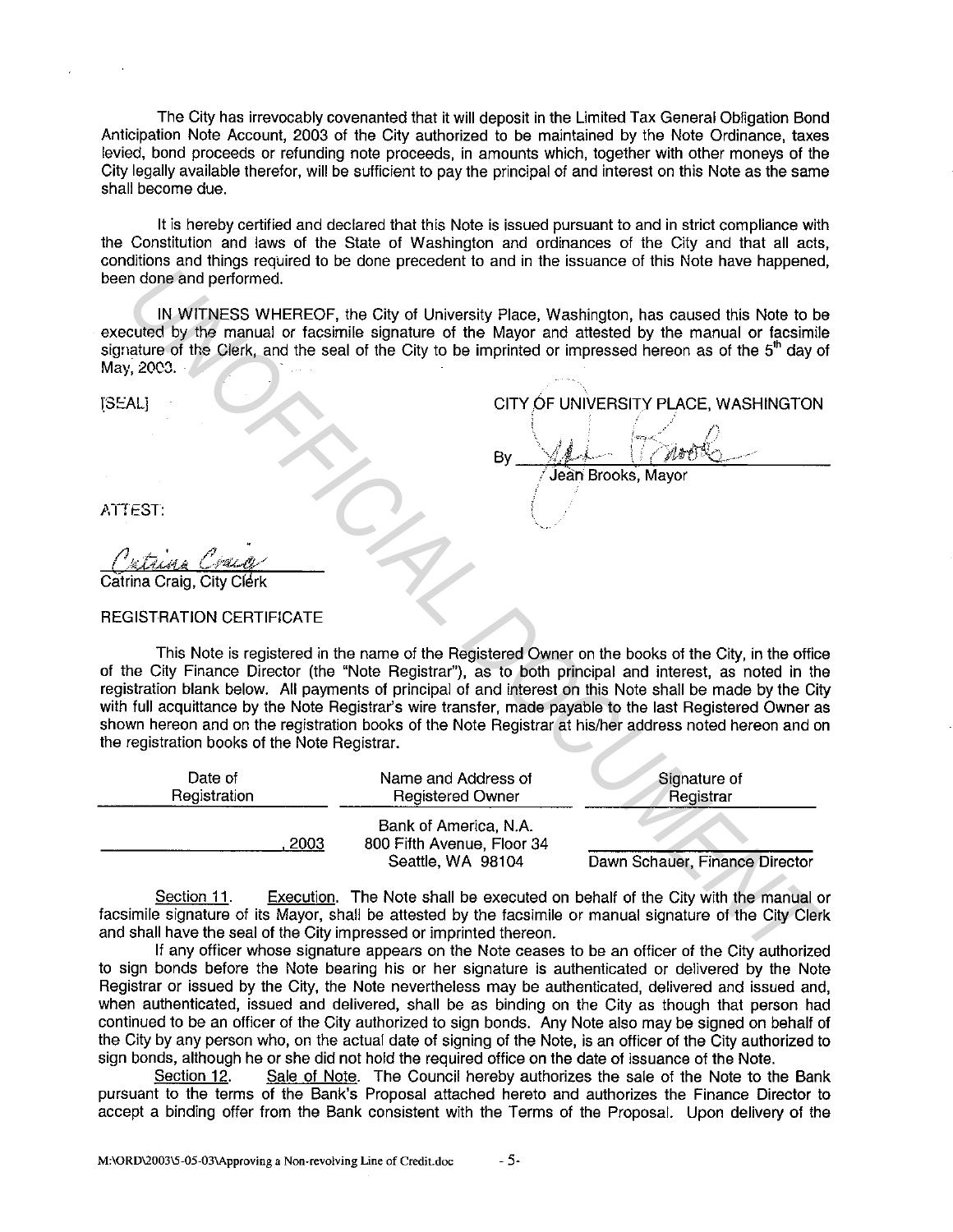Note, the City shall pay to the Bank a fee of \$2,500, and reimburse the Bank for its legal fees, which payments shall be made by check, wire transfer or other mutually acceptable means.

Section 13. Reporting Requirements. The City hereby covenants and agrees for as the Note remains outstanding, that it will provide annually to the Bank, when prepared and available to the City, copies of the City's budget and audited financial statements for each fiscal year.

Section 14. • Ratification; General Authorization. The Finance Director and other appropriate officers of the City are authorized to take any actions and to execute documents as in their judgment may be necessary or desirable in order to carry out the terms of, and complete the transactions contemplated by, this ordinance. All acts taken pursuant to the authority of this ordinance but prior to its effective date are hereby ratified.<br>Section 15.

Severability. If any provision in this ordinance is declared by any court of competent jurisdiction to be contrary to law, then such provision shall be null and void and shall be deemed separable from the remaining provision of this ordinance and shall in no way affect the validity of the other provisions of this ordinance or of the Note. **Example 11.1 Severability.** If any provision in this ordinance is declared by any court of the control of the control to avoid and shall be null and wide and shall be control to the control of this ordinance and shall in

Section 16. Effective Date. This ordinance shall become effective five days after its passage and publication.

PASSED by the Council of the City of University Place, Washington, at a regular meeting thereof, held this 5th day of May, 2003.

CITY OF UNIVERSITY PLACE. WASHINGTON

 $\sqrt{24}-1200$ Jean Brooks, Mayor

 $\backslash$  .

Catrina Craig, City Clerk

APPROVED AS TO FORM:

FILED WITH THE CITY CLERK: May 5, 2003

PASSED BY THE CITY COUNCIL: May 5, 2003

PUBLISHED: May 7, 2003

EFFECTIVE DATE: May 12, 2003

ORDINANCE NO.: 378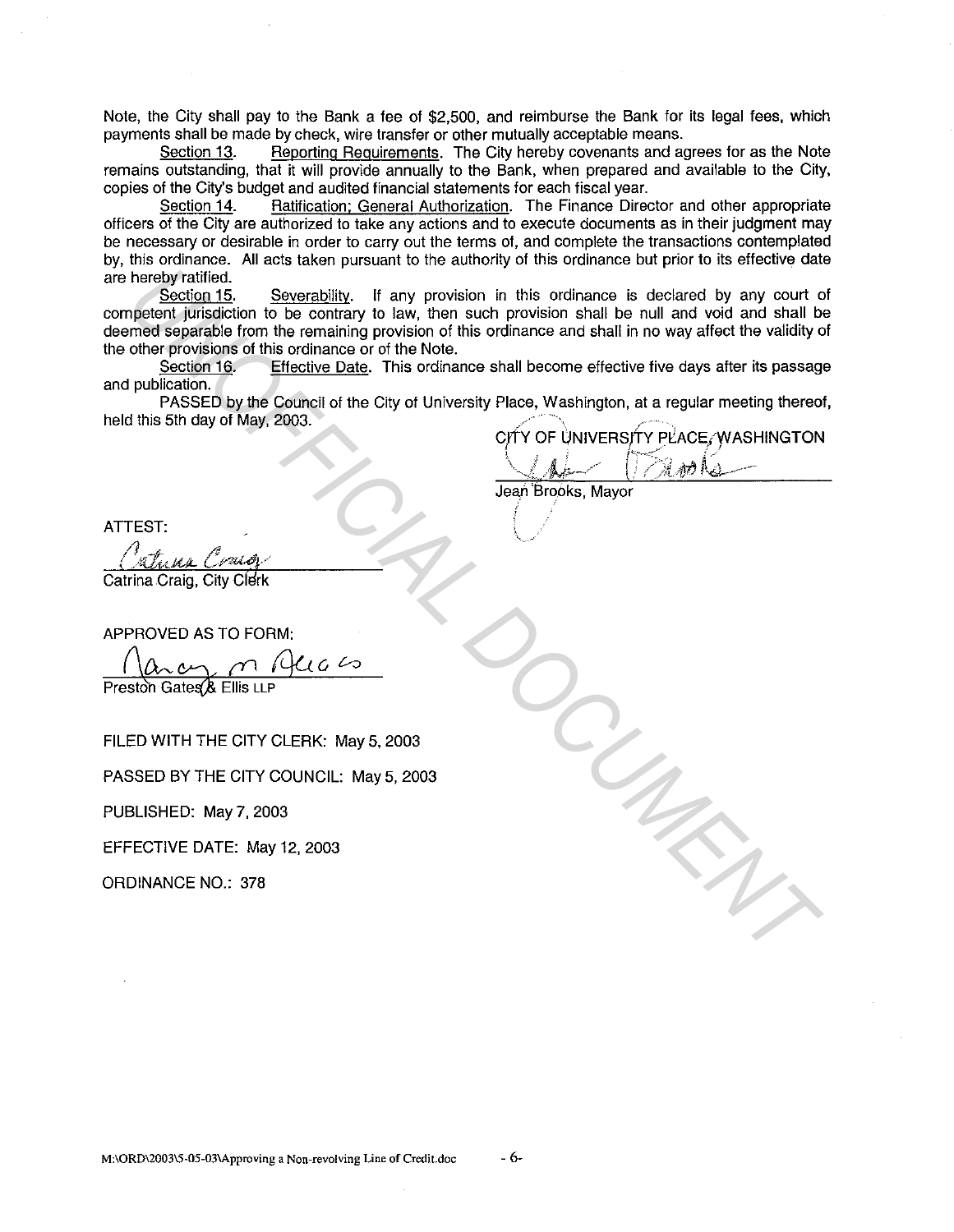## **CERTIFICATE**

I, the undersigned, Clerk of the City of University Place, Washington (the "City''), and keeper of the records of the City Council {herein called the "Council"), DO HEREBY CERTIFY:

1. That the attached ordinance is a true and correct copy of Ordinance No. 378 of the Council (herein called the "Ordinance"), duly passed at a regular meeting thereof held on the 5th day of May, 2003.<br>2.

2. That said meeting was duly convened and held in all respects in accordance with law, and to the extent required by law, due and proper notice of such meeting was given; that a legal quorum was present throughout the meeting and a legally sufficient number of members of the Council voted in the proper manner for the passage of said Ordinance; that all other requirements and proceedings incident to the proper passage of said Ordinance have been duly fulfilled, carried out and otherwise observed; and that I am authorized to execute this certificate. e extent required by law, due and proper noise of the counter of monders of the Counter with a legal quorum was a given; that a legal quorum was a present of the meeting and a legally sufficient number of members of the Co

IN WITNESS WHEREOF, I have hereunto set my hand and affixed the official seal of the City this 5th day of May, 2003.

*Cathina Craig* 

[SEAL]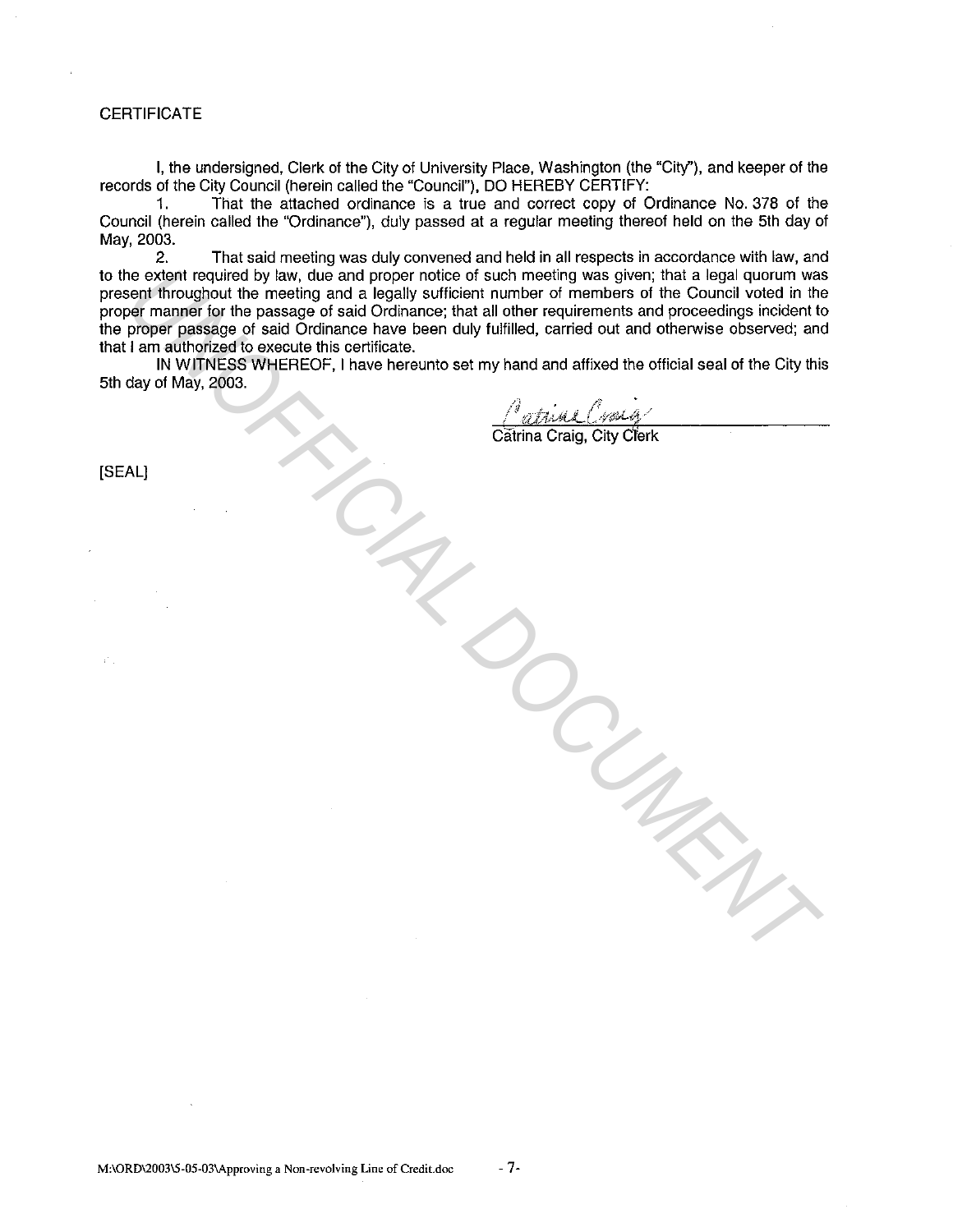

**Bank of America Public Sector Banking**  WAl-501-34-03 **800 5th Avenue, 34th Floor**  Seattle, WA 98104

**Kerrin M. Gibbons Senior Vice President Public Sector Banking Seattle, WA 98104** 

April 28, 2003

Mr. John Caulfield Deputy City Manager City of University Place City Hall 3715 Bridgeport Way West University Place, WA 98466

Dear John:

Bank of America N. A. (the "Bank") is pleased to provide the following commitment. which has received final credit approval, for a new non-revolving line of credit (the "Line") to the City of University Place, Washington (the "City"). The Line is to be used to finance the acquisition of real property for future development of a Town Center. **Pairing Secure Transfers**<br> **Pairing Secure Transfers**<br> **Units Secure Transfers**<br> **University Place**<br> **City of University Place**<br> **City of University Place**<br> **City of University Place**<br> **University Place**<br> **University Plac** 

The rates and terms for the Line are attached to this letter, as Exhibit A. a Summary of Terms and Conditions. The terms and conditions are not all-inclusive. but generally describe the commitment offered to you. Please keep the contents of this letter confidential.

Thank you for the opportunity to work with the City on this exciting new development plan. Please give either Nancy or myself a call if you have any questions regarding this commitment.

Sincerely, Bank of America, N.A. By:

 $eta_{en}$ 

Kerrin M. Gibbons Senior Client Manager

1 www.

Nancy D. Nuerenberg Senior Credit Products Officer

cc: Dawn Schauer, City of University Place Jane Towery, Banc of America Securities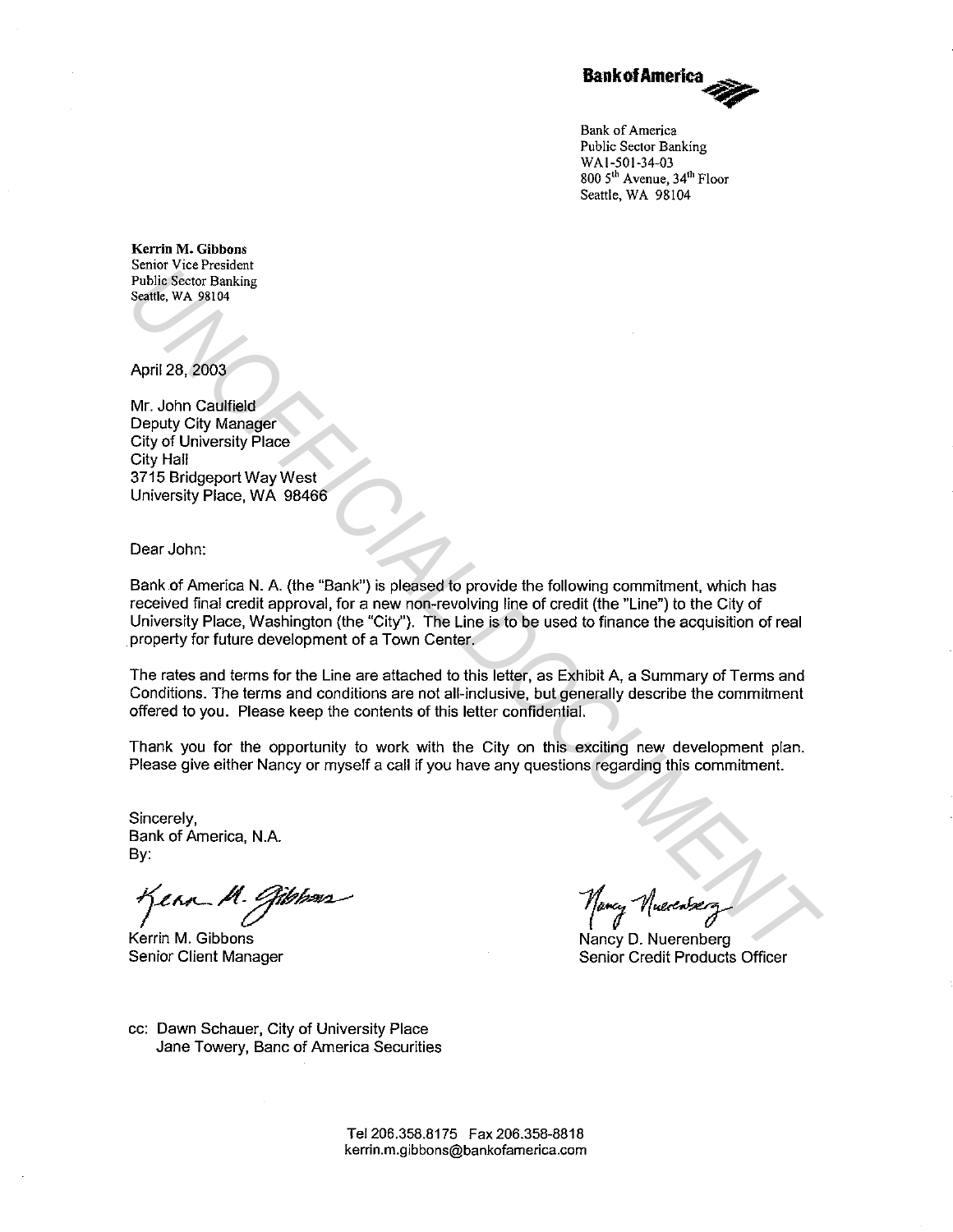City of University Place April 28, 2003 Page 2 of 6

 $\hat{\mathcal{F}}_1$ 

**BankofAmerlca ....** 

 $\bar{z}$ 

 $\bar{V}$ 

# **Exhibit A Summary of Terms and Conditions \$11,500,000 Non-Revolving Line of Credit**

| Borrower:                          | City of University Place, Washington                                                                                                                                                                                                                                                                                                                                                                                                                                                                                    |  |
|------------------------------------|-------------------------------------------------------------------------------------------------------------------------------------------------------------------------------------------------------------------------------------------------------------------------------------------------------------------------------------------------------------------------------------------------------------------------------------------------------------------------------------------------------------------------|--|
| <b>Proposed Form of</b><br>Credit: | Limited Tax General Obligation<br><b>Bond Anticipation Note</b><br>Taxable Non-Revolving Line of Credit                                                                                                                                                                                                                                                                                                                                                                                                                 |  |
| <b>Amount of Credit:</b>           | \$11,500,000                                                                                                                                                                                                                                                                                                                                                                                                                                                                                                            |  |
| <b>Proposed Term:</b>              | Three years                                                                                                                                                                                                                                                                                                                                                                                                                                                                                                             |  |
| <b>Closing Date:</b>               | Estimated by June 1, 2003                                                                                                                                                                                                                                                                                                                                                                                                                                                                                               |  |
| Purpose:                           | Purchase real estate for future development of a Town Center.                                                                                                                                                                                                                                                                                                                                                                                                                                                           |  |
| Security:                          | Limited tax general obligation of the City.                                                                                                                                                                                                                                                                                                                                                                                                                                                                             |  |
| <b>Interest Rate:</b>              | City may elect at any time, subject to the terms below and in<br>Exhibits B and C, either a Prime Rate index or a LIBOR Rate<br>index.                                                                                                                                                                                                                                                                                                                                                                                  |  |
|                                    | Interest rate spread varies depending on the index selected and<br>whether the Line is determined to be taxable or tax-exempt. See<br>attached Exhibit B, Pricing Grid, for details.                                                                                                                                                                                                                                                                                                                                    |  |
|                                    | Prime Rate Index:<br>Interest is calculated on an Actual/365 day basis.<br>No minimum advance requirement.<br>Prime rate changes on date of any Prime rate change.<br>в.<br>Advances may be repaid at anytime prior to maturity without<br>×.<br>prepayment fee.                                                                                                                                                                                                                                                        |  |
|                                    | <b>LIBOR Rate Index:</b><br>Interest is calculated on an Actual/360 day basis.<br>٠<br>Minimum advance for LIBOR borrowings: \$100,000.<br>LIBOR advances fixed for the LIBOR interest period selected.<br>٠<br>Interest periods available in one-month increments ranging<br>from one month to 12 months (see Exhibit C).<br>If LIBOR option is selected, prepayment fee may apply if the<br>п<br>outstanding principal amounts are prepaid prior to the last day<br>of the applicable interest period. See Exhibit D. |  |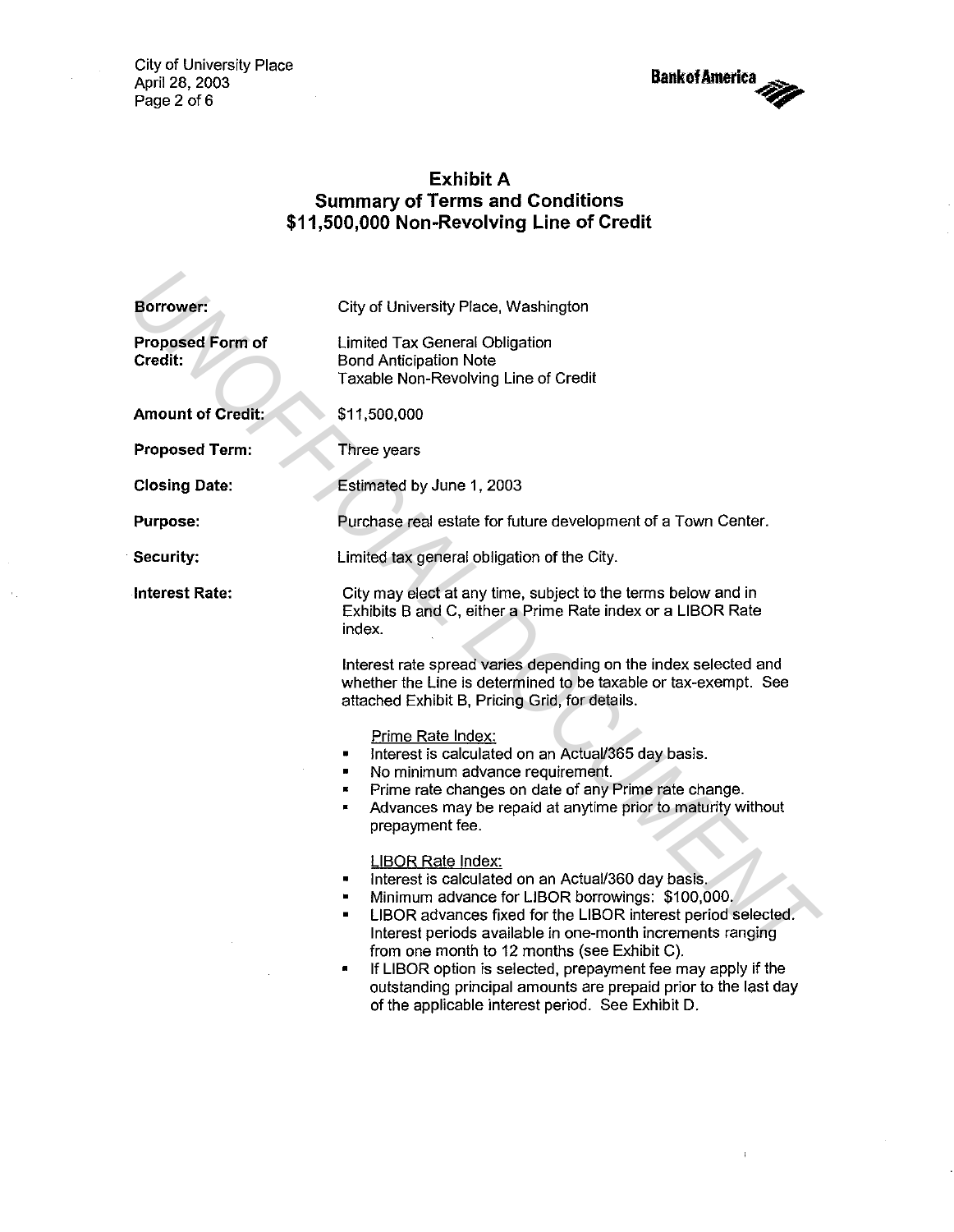City of University Place April 28, 2003 Page 3 of 6



| Fees:                                                                                                                                                                                                                                                                                                                                                                | Upfront fee: \$2,500 due at closing.                                                                                                                                                                                                                                                                                                                                                                                                                                                                                               |  |  |  |
|----------------------------------------------------------------------------------------------------------------------------------------------------------------------------------------------------------------------------------------------------------------------------------------------------------------------------------------------------------------------|------------------------------------------------------------------------------------------------------------------------------------------------------------------------------------------------------------------------------------------------------------------------------------------------------------------------------------------------------------------------------------------------------------------------------------------------------------------------------------------------------------------------------------|--|--|--|
| <b>Repayment:</b>                                                                                                                                                                                                                                                                                                                                                    | Unused fee: 5 bp per annum, payable quarterly in arrears,<br>calculated on an Actual/365 day basis on the average unused<br>Amount of the Line. Unused fee is applicable only if the<br>average unused Amount of the Line for the quarterly period is<br>greater than 50% of the Line Amount.<br>City is responsible for bond counsel fees and Bank attorney<br>fees.<br>Interest is due quarterly, beginning September 1, 2003. Principal<br>due at maturity.<br>This is a non-revolving Line and advances may not be re-borrowed |  |  |  |
|                                                                                                                                                                                                                                                                                                                                                                      | if repaid.                                                                                                                                                                                                                                                                                                                                                                                                                                                                                                                         |  |  |  |
| <b>Financial Reporting</b><br><b>Requirements:</b>                                                                                                                                                                                                                                                                                                                   | Audited financial statement and budget due annually, as soon as<br>available.                                                                                                                                                                                                                                                                                                                                                                                                                                                      |  |  |  |
| This financing has received credit approval, but is subject to receipt and satisfactory review of the<br>following:                                                                                                                                                                                                                                                  |                                                                                                                                                                                                                                                                                                                                                                                                                                                                                                                                    |  |  |  |
| 1.                                                                                                                                                                                                                                                                                                                                                                   | A legal opinion from City's bond counsel stating that the indebtedness is legal and valid;                                                                                                                                                                                                                                                                                                                                                                                                                                         |  |  |  |
| 2.                                                                                                                                                                                                                                                                                                                                                                   | A copy of the Ordinance passed by the City Council authorizing the issuance of the Bond;                                                                                                                                                                                                                                                                                                                                                                                                                                           |  |  |  |
| 3.                                                                                                                                                                                                                                                                                                                                                                   | Receipt of the registered Note at closing;                                                                                                                                                                                                                                                                                                                                                                                                                                                                                         |  |  |  |
| 4.                                                                                                                                                                                                                                                                                                                                                                   | Updated financial information as may be requested by Bank;                                                                                                                                                                                                                                                                                                                                                                                                                                                                         |  |  |  |
| 5.                                                                                                                                                                                                                                                                                                                                                                   | Documentation subject to review by Bank counsel.                                                                                                                                                                                                                                                                                                                                                                                                                                                                                   |  |  |  |
| The terms and conditions contained herein are confidential. If this facility does not close<br>by July 1, 2003 for any reason, this commitment will expire. Further, if between the time<br>you accept this commitment and the date of closing there is a material adverse change<br>in your financial condition, then we have the right to rescind this commitment. |                                                                                                                                                                                                                                                                                                                                                                                                                                                                                                                                    |  |  |  |
| ORAL AGREEMENTS OR ORAL COMMITMENTS TO LOAN MONEY, TO EXTEND<br>CREDIT, OR TO FORBEAR FROM ENFORCING REPAYMENT OF A DEBT ARE NOT<br>ENFORCEABLE UNDER WASHINGTON LAW.                                                                                                                                                                                                |                                                                                                                                                                                                                                                                                                                                                                                                                                                                                                                                    |  |  |  |

- 1. A legal opinion from City's bond counsel stating that the indebtedness is legal and valid;
- 2. A copy of the Ordinance passed by the City Council authorizing the issuance of the Bond;
- 3. Receipt of the registered Note at closing;
- 4. Updated financial information as may be requested by Bank;
- 5. Documentation subject to review by Bank counsel.

## **ORAL AGREEMENTS OR ORAL COMMITMENTS TO LOAN MONEY, TO EXTEND CREDIT, OR TO FORBEAR FROM ENFORCING REPAYMENT OF A DEBT ARE NOT ENFORCEABLE UNDER WASHINGTON LAW.**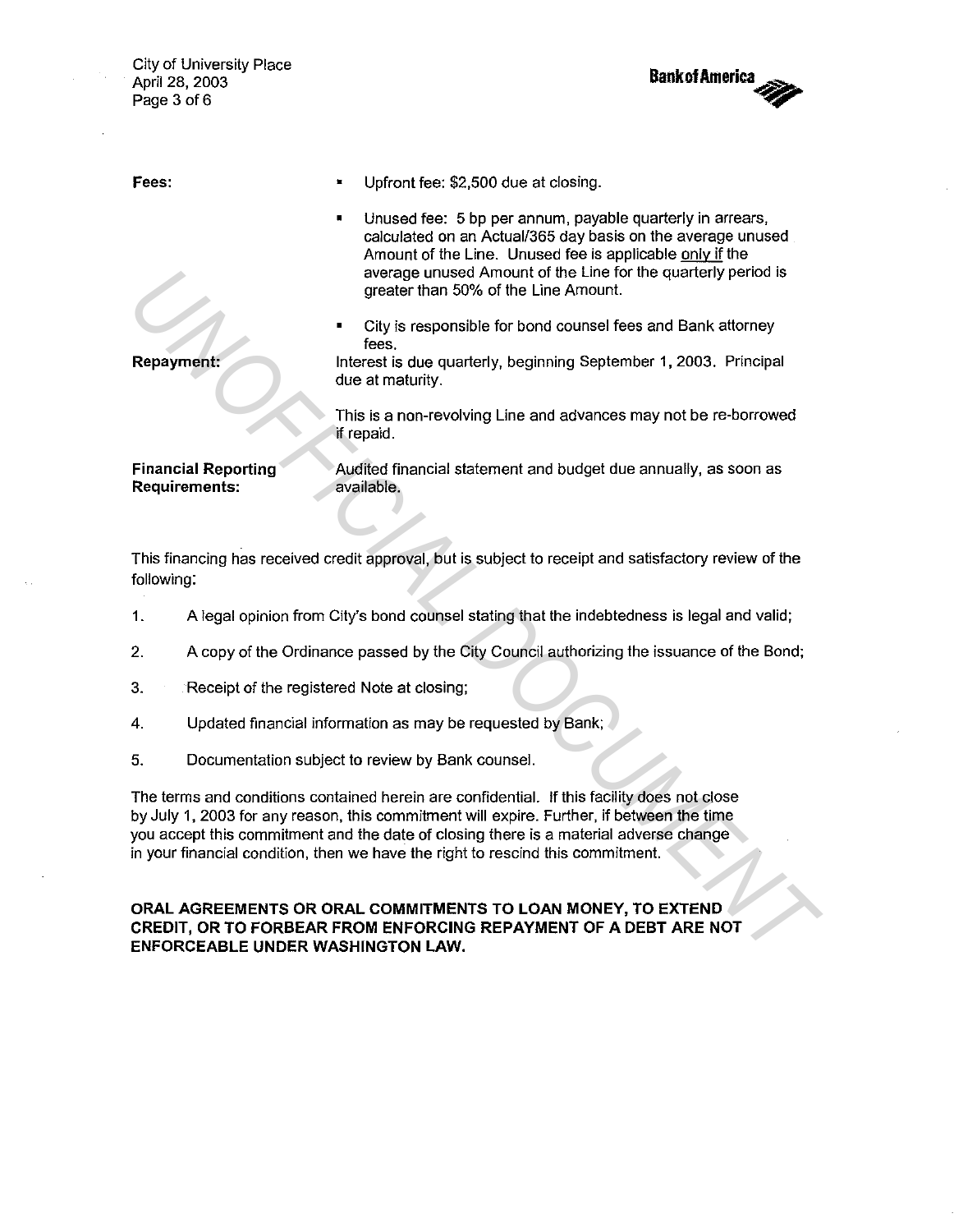City of University Place . April 28, 2003 Page 4 of 6



## Exhibit B Pricing Grid Taxable Non-Revolving Line of Credit

| Term                                                                                                                                                                                                                                                                                                     | Upfront<br>Fee                                                                                                                                                   | <b>Unused</b><br>Fee <sup>*</sup> | Rate and Spread                                                                                                          | Indicative rate<br>as of 4-21-03 |  |
|----------------------------------------------------------------------------------------------------------------------------------------------------------------------------------------------------------------------------------------------------------------------------------------------------------|------------------------------------------------------------------------------------------------------------------------------------------------------------------|-----------------------------------|--------------------------------------------------------------------------------------------------------------------------|----------------------------------|--|
| 3 years                                                                                                                                                                                                                                                                                                  | \$2,500                                                                                                                                                          | 5 <sub>bp</sub>                   | Prime - 170 bp                                                                                                           | 2.55%                            |  |
| 3 years                                                                                                                                                                                                                                                                                                  | \$2,500                                                                                                                                                          | 5 <sub>bp</sub>                   | 1 month<br>$LIBOR + 102 bp$                                                                                              | 2.33%                            |  |
| the Line Amount.                                                                                                                                                                                                                                                                                         |                                                                                                                                                                  |                                   | * Unused fee is applicable only if the average unused Amount of the Line for the quarterly period is greater than 50% of |                                  |  |
| For example, if City has an average balance outstanding of \$3 million for the quarter, the unused Amount of Line of \$8.5<br>million is greater than 50% of Line of \$5.75 million; therefore the unused fee will apply and will be \$1,071.23 for that<br>period (assuming 92 days in the quarter).    |                                                                                                                                                                  |                                   |                                                                                                                          |                                  |  |
| As an indication only, the Prime Rate and selected LIBOR rates as of 4-21-03 are:                                                                                                                                                                                                                        |                                                                                                                                                                  |                                   |                                                                                                                          |                                  |  |
|                                                                                                                                                                                                                                                                                                          |                                                                                                                                                                  |                                   |                                                                                                                          |                                  |  |
| Prime Rate:                                                                                                                                                                                                                                                                                              | 4.25%                                                                                                                                                            |                                   |                                                                                                                          |                                  |  |
| LIBOR:<br>1 month LIBOR:<br>1.31%<br>6 month LIBOR:<br>1.31%<br>12 month LIBOR:<br>1.39%                                                                                                                                                                                                                 |                                                                                                                                                                  |                                   |                                                                                                                          |                                  |  |
| The Prime Rate index changes on the date of any Prime rate change. The LIBOR Rate can<br>change daily and the LIBOR Rate index is set 3 days prior to the LIBOR advance as outlined in<br>Exhibit C. For informational purposes, a history of changes in the Prime rate since 1999 is<br>recapped below: |                                                                                                                                                                  |                                   |                                                                                                                          |                                  |  |
| 2002                                                                                                                                                                                                                                                                                                     | Nov. 7<br>4.25%                                                                                                                                                  |                                   |                                                                                                                          |                                  |  |
| 2001                                                                                                                                                                                                                                                                                                     | Dec. 12<br>4.75%<br>Nov. 7<br>5.00%<br>Oct. 3<br>5.50%<br>Sep. 18<br>6.00%<br>Aug. 22<br>6.50%<br><b>Jun. 28</b><br>7.00%<br>May 16<br>7.50%<br>Apr. 19<br>7.50% |                                   |                                                                                                                          |                                  |  |

### As an indication only, the Prime Rate and selected LIBOR rates as of 4-21-03 are:

| 1 month LIBOR:  | 1.31% |
|-----------------|-------|
| 6 month LIBOR:  | 1.31% |
| 12 month LIBOR: | 1 39% |

| 2002 | Nov. 7                                                                                                   | 4 25%                                                                                  |
|------|----------------------------------------------------------------------------------------------------------|----------------------------------------------------------------------------------------|
| 2001 | Dec. 12 .<br>Nov. 7<br>Oct. 3<br>Sep. 18<br>Aug. 22<br>Jun. 28<br>May 16<br>Apr. 19<br>Mar. 21<br>Feb. 1 | 4.75%<br>5.00%<br>5.50%<br>6.00%<br>6.50%<br>7.00%<br>7.50%<br>7.50%<br>8.00%<br>8.50% |
| 2000 | Jan. 4<br>May 17<br>Mar. 22                                                                              | 9.00%<br>9.50%<br>9.00%                                                                |
| 1999 | Feb. 3<br>Nov. 17<br>Aug. 25                                                                             | 8.75%<br>8.50%<br>8.25%                                                                |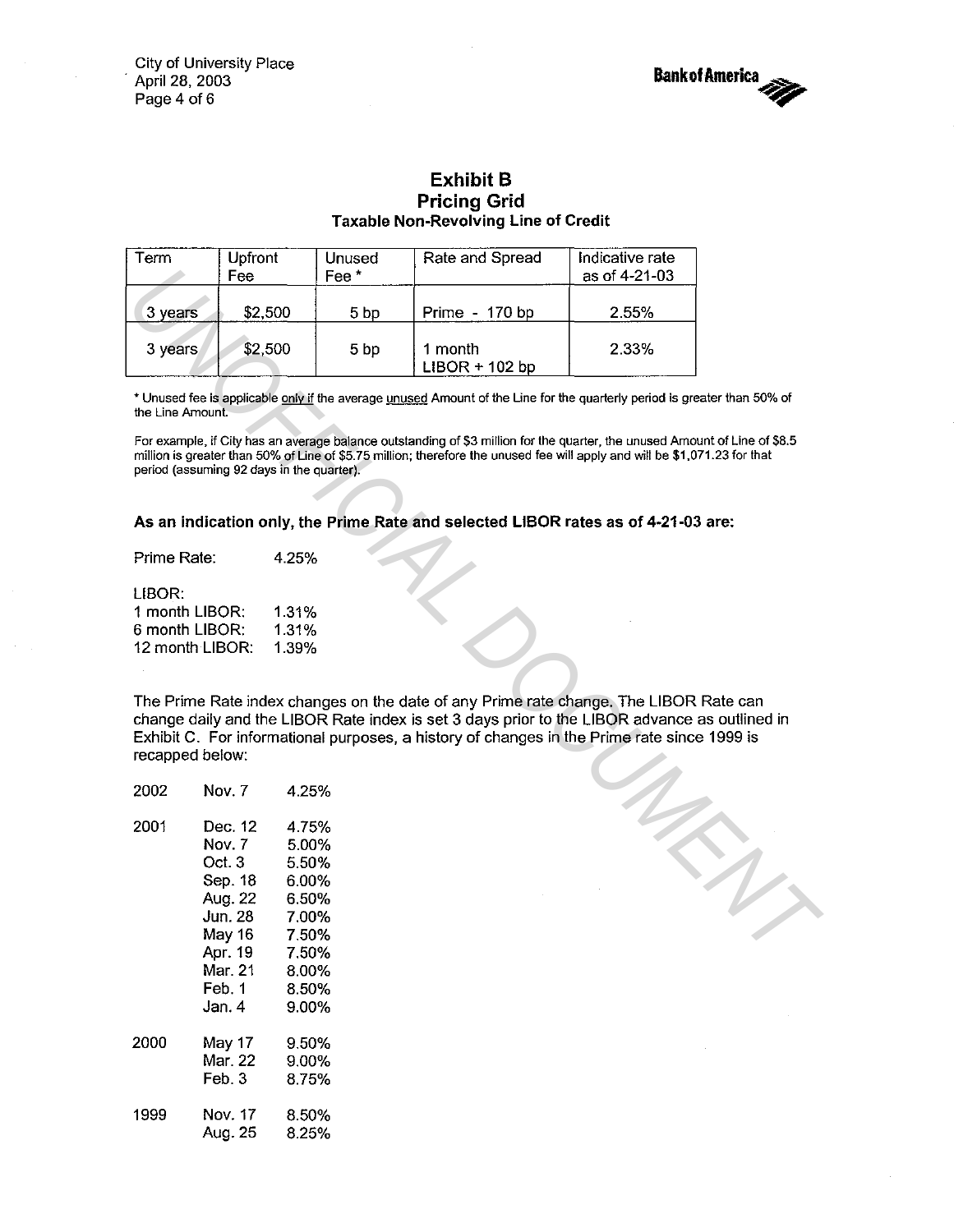City of University Place April 28, 2003 Page 5 of 6



## **Exhibit C LIBOR RATE DEFINITIONS**

LIBOR Rate. The election of LIBOR Rates is subject to the following terms:

- (a) At the option of the City, the interest period during which the LIBOR Rate will be in effect will be one, two, three, four, five, six, seven, eight, nine, ten, eleven, or twelve months. The first day of the interest period must be a day other than a Saturday, or a Sunday on which Lender is open for business in New York and London and dealing in offshore dollars (a "LIBOR Banking Day"). The last day of the interest period and the actual number of days during the interest period will be determined by Lender using the practices of the London inter-bank market.
- (b) Each LIBOR Rate Portion will be for an amount not less than One Hundred Thousand Dollars (\$100,000).
- (c) "London Inter-Bank Offered Rate" means the average per annum interest rate at which U.S. dollar deposits would be offered for the applicable interest period by major banks in the London inter-bank market, as shown on the Telerate Page 3750 (or any successor page) at approximately 11 :00 a.m. London time two (2) London Banking Days before the commencement of the interest period. If such rate does not appear on the Telerate Page 3750 (or any successor page), the rate for that interest period will be determined by such alternate method as reasonably selected by Lender. A "London Banking Day" is a day on which Lender's London Banking Center is open for business and dealing in offshore dollars.
- (d) Borrower shall irrevocably request a LIBOR Rate Portion no later than 12:00 noon Pacific Standard time on the LIBOR Banking Day preceding the day on which the London Inter-Bank Offered Rate will be set, as specified above. For example, if there are no intervening 'holidays or weekend days in any of the relevant locations, the request must be made at least three days before the LIBOR Rate takes effect. *UNOFFICIAL DOCUMENT*